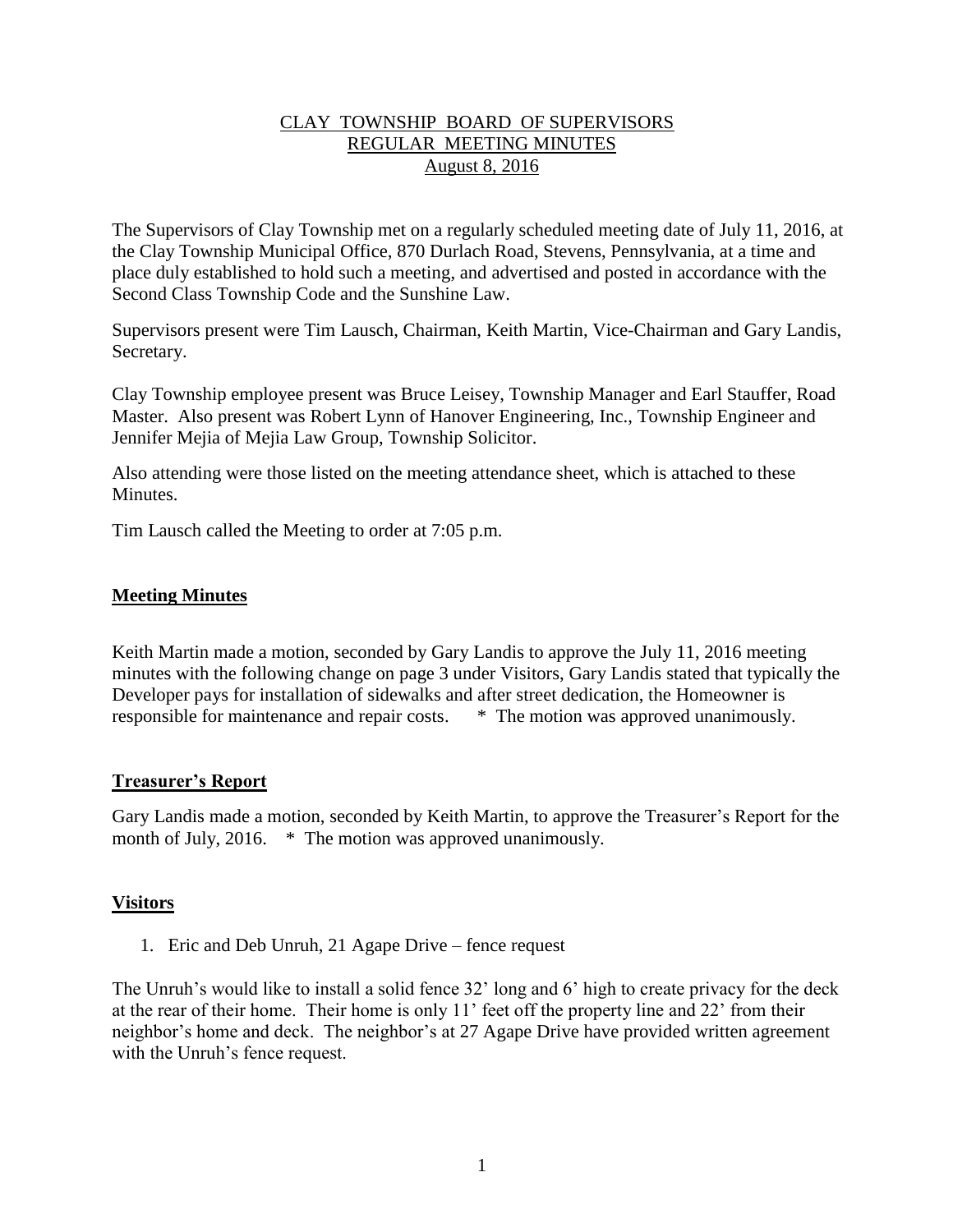Gary Landis made a motion, seconded by Keith Martin to approve a waiver of Chapter 10, Section 104 B and 104 H to install a solid 6' high fence 3" off their side property line. Cracker dust will be put on the 3" side of the fence next to 27 Agape Drive to control weeds. \* The motion was approved unanimously.

2. Fred Thomas, 521 Foggy Bottom Road, Rick Bernarduci, 108 Queen Annes Way and David Martin 502 Foggy Bottom Road

Fred Thomas inquired on the status of the Township's responses to questions asked at last month's meeting regarding Wildflower Pond HOA and stormwater facilities.

Jennifer Mejia will review responses to questions with the Board of Supervisors and submit to HOA this week.

Rick Bernarduci, asked are the sidewalks which were modified by the Developer acceptable by ADA Standards.

Rick Bernarduci also stated residents want to know when HOA takes over will residents take over the sidewalk responsibility. Will ADA come in and make homeowners repair and/or replace sidewalks.

Jennifer Mejia stated the Township cannot provide the assurance to Mr. Bernarduci questions at this time.

David Martin said the Developer's Attorney has a document that says the HOA is ready to go.

Jennifer Mejia sated that the HOA By-Laws and Organization is already set-up.

No other decisions were made at this time.

#### **Engineer's Report**

1. Hopeland Sewer I&I Update

Bob Lynn reviewed with the Board of Supervisors that the line from SunValley appears to have additional flows. Bob said focus on I&I will be in that area.

2. Lancaster County Planning Commission MOU

Bob Lynn reviewed with the Board of Supervisors his conversation with Dean Severson, LCPC and he recommends execution of the agreement with LCPC.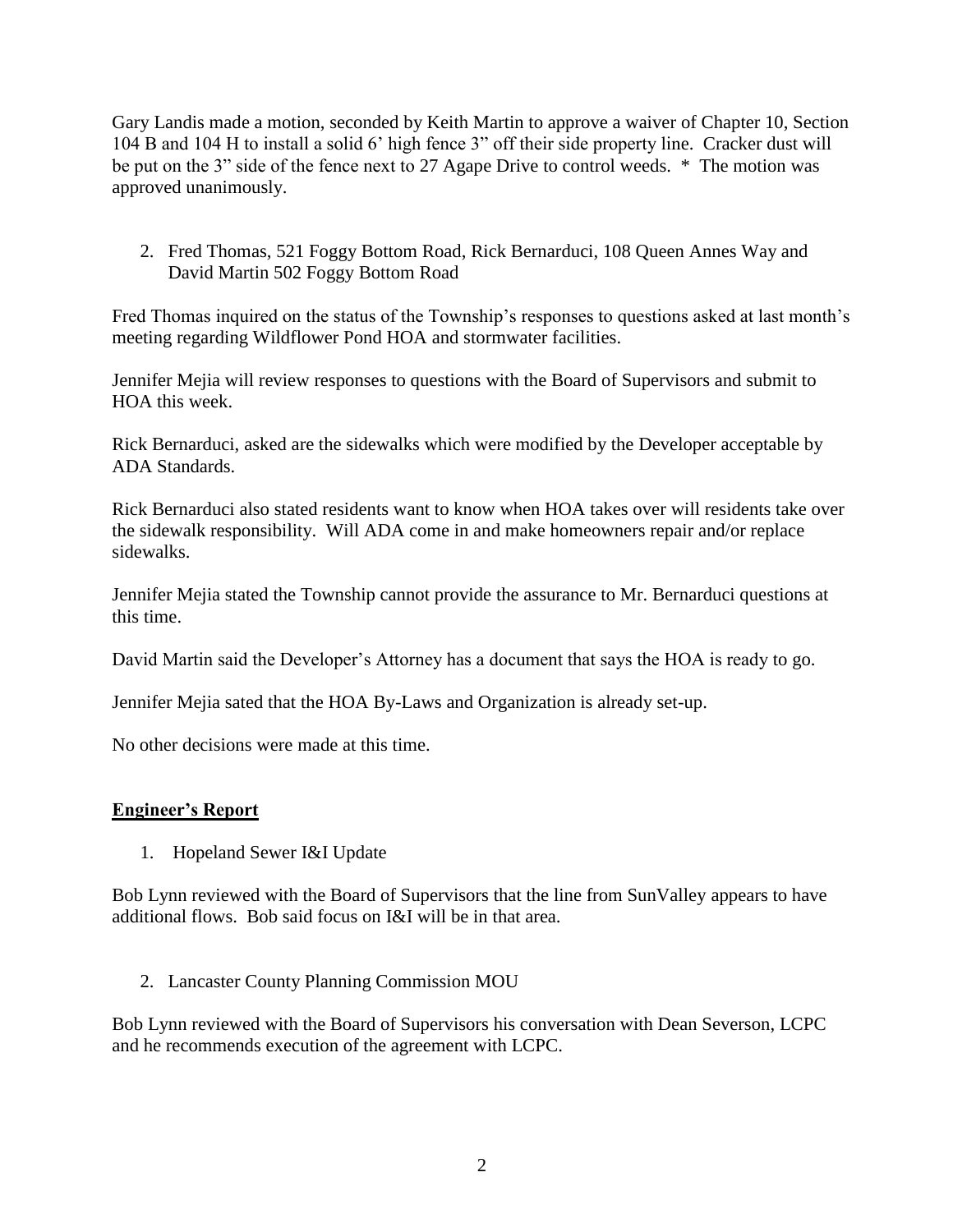Keith Martin made a motion, seconded by Gary Landis to approve and execute the MOU with the Lancaster County Planning Commission. \* The motion was unanimously approved.

# **New Business**

1. Tax Exoneration – 431 Constitution Drive

After review, Keith Martin made a motion, seconded by Gary Landis to approve the tax exoneration for 431 Constitution Drive in the amount of \$26.16. \* The motion was approved unanimously.

# 2. LTAP Training

After discussion, Gary Landis made a motion, seconded by Keith Martin to approve use of the Township Facilities for LTAP training on salt and snow management. Hanover Engineering will provide lunch to attendees and coordinate the training. \* The motion was approved unanimously.

# 3. Municipal Bid

After discussion, Gary Landis made a motion, seconded by Keith Martin to authorize the Township Manager to use Municipal Bid online auction to sell the 1999 550 dump truck. The Township Manager will also place an ad in the Ephrata Review and Shopping News to notify residents of usage of Municipal Bid to sell truck. \* The motion was approved unanimously.

# **Executive Session**

Keith Martin made a motion, seconded by Gary Landis to enter into Executive Session at 8:50 PM to discussion a Real Estate Transaction and Litigation Matters. \* The motion was unanimously approved.

It was decided to delay advertising for a public works position as previously agreed upon at the July 26, 2016 meeting until the 2017 budget is formalized.

Keith Martin excused himself from the meeting at 9:45 PM.

Gary Landis made a motion, seconded by Tim Lausch to exit Executive Session at 10:00 PM. \* The motion was unanimously approved.

Gary Landis made a motion, seconded by Tim Lausch to reimburse the Developer up to 50% with a maximum of \$5,000 of the cost to secure an easement for pump station land along Woodcorner Road. The Developer will not be financially responsible for Township's review costs (SubDiv, Land Development and Storm water) associated with the development of the land to be used for the pump station . \* The motion was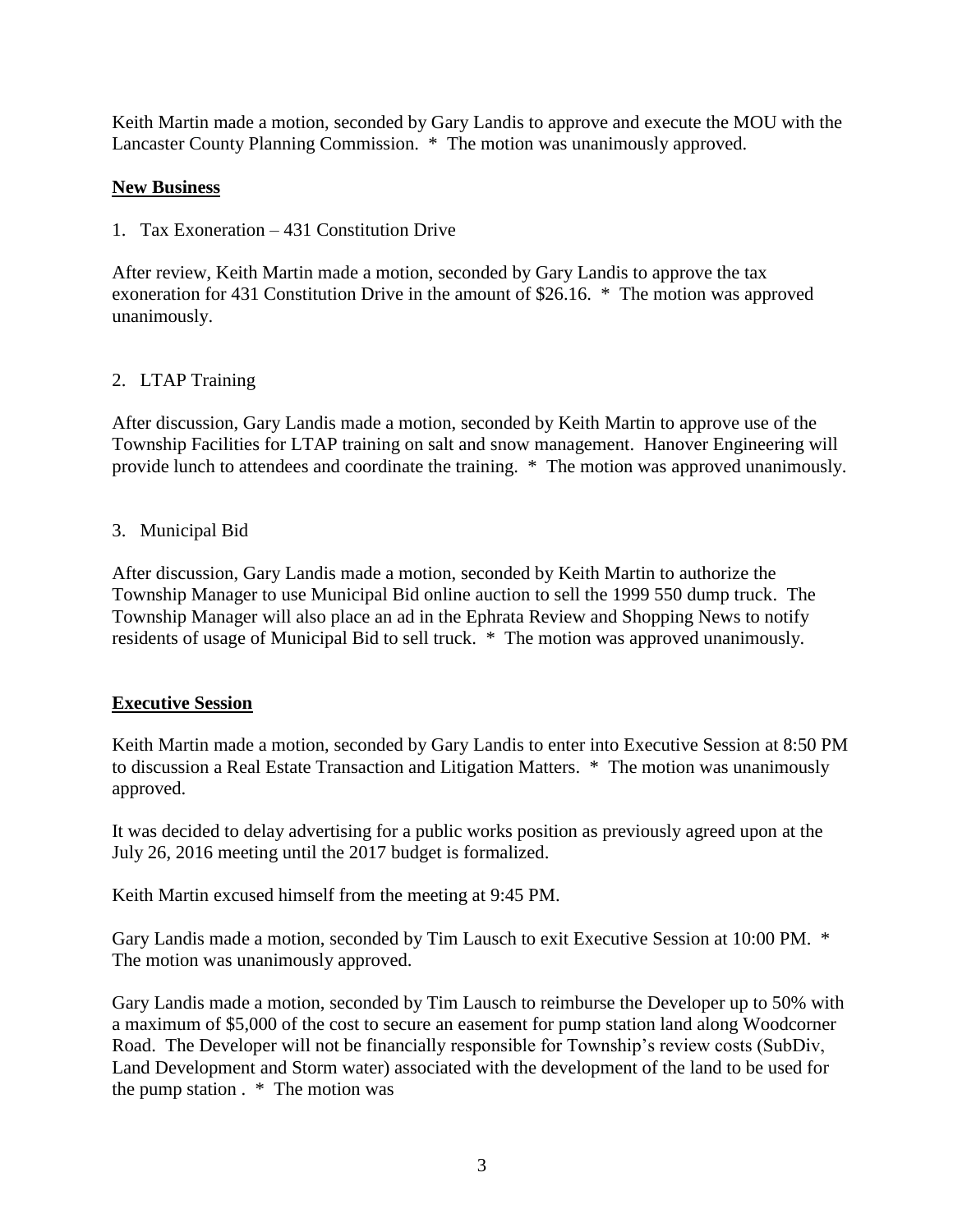#### **Bills to be Paid**

#### General Fund

Keith Martin made a motion, seconded by Gary Landis, to approve the General Fund bills totaling \$175,591.06 for the month of July. \* The motion was approved unanimously.

#### Rec Fund

Keith Martin made a motion, seconded by Gary Landis, to approve the Recreation Fund bills totaling \$5,948.33 for the month of July. \* The motion was approved unanimously.

### Sewer Fund

Keith Martin made a motion, seconded by Gary Landis, to approve the Sewer Fund bills totaling \$4,115.51 for the month of July.  $*$  The motion was approved unanimously.

#### **Reports for the Month**

- 1. Chief of Police / Police Department
- 2. Fire Companies / Ambulance
- 3. Planning Commission Minutes
- 4. Engineer's Report
- 5. Manager's Report
- 6. Road Master's Report

# **Adjournment**

Gary Landis made a motion, seconded by Tim Lausch, to adjourn the meeting at 10:15 P.M. \*The motion was approved unanimously.

Clay Township Board of Supervisors

\_\_\_\_\_\_\_\_\_\_\_\_\_\_\_\_\_\_ \_\_\_\_\_\_\_\_\_\_\_\_\_\_\_\_\_

Timothy Lausch, Chairman